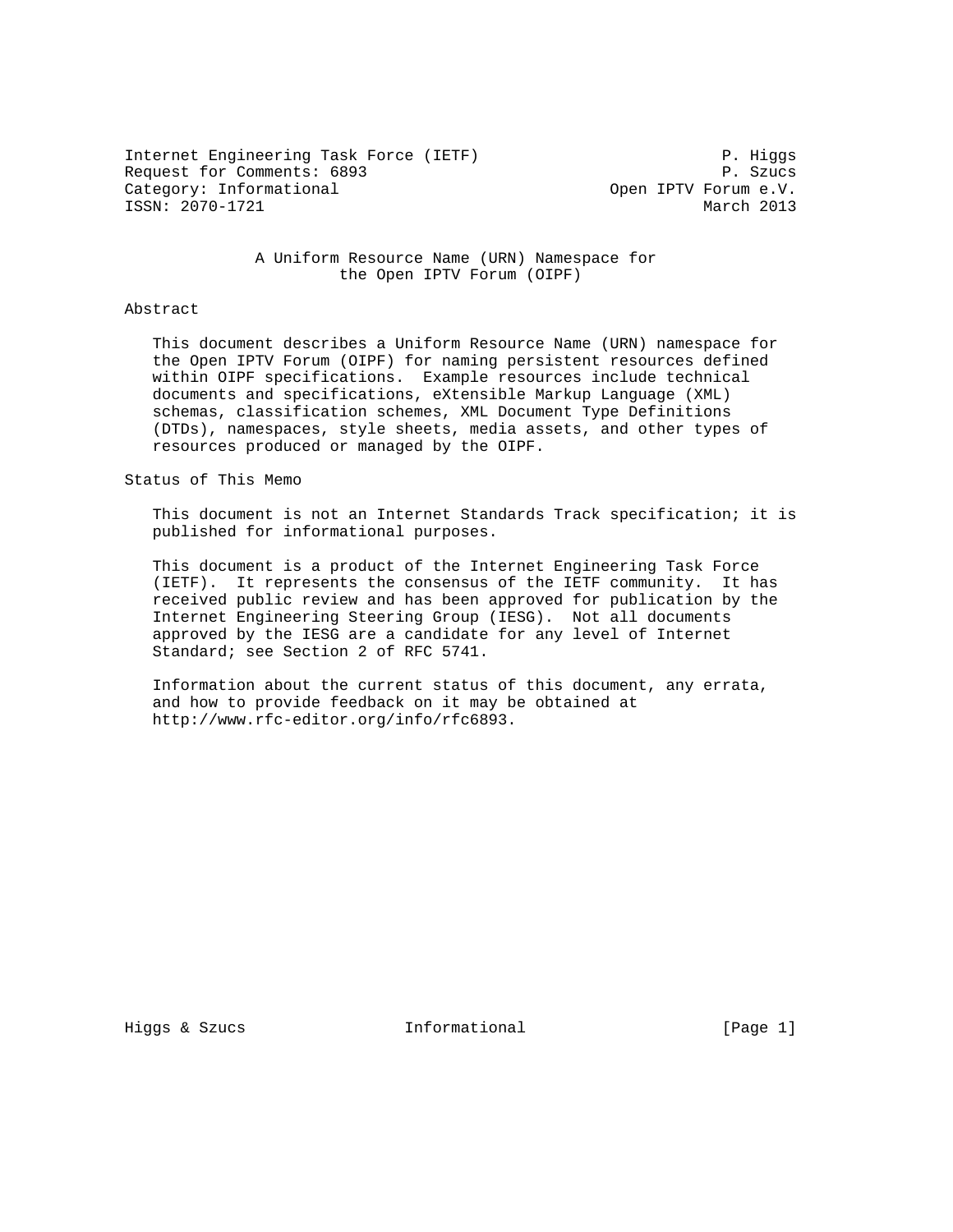Copyright Notice

 Copyright (c) 2013 IETF Trust and the persons identified as the document authors. All rights reserved.

 This document is subject to BCP 78 and the IETF Trust's Legal Provisions Relating to IETF Documents (http://trustee.ietf.org/license-info) in effect on the date of publication of this document. Please review these documents carefully, as they describe your rights and restrictions with respect to this document. Code Components extracted from this document must include Simplified BSD License text as described in Section 4.e of the Trust Legal Provisions and are provided without warranty as

Table of Contents

| 2. URN Specification for the OIPF Namespace Identifier (NID) 3 |  |
|----------------------------------------------------------------|--|
|                                                                |  |
|                                                                |  |
|                                                                |  |
|                                                                |  |
|                                                                |  |
|                                                                |  |

# 1. Introduction

 The Open IPTV Forum (OIPF) is a pan-industry initiative with the purpose of producing end-to-end specifications for IPTV that will take the next generation of IPTV into the mass market. The Forum, which is fully open to participation from the communications, entertainment, and other relevant industries, will focus on the development of specifications that will help streamline and accelerate deployments of IPTV technologies and will maximize the benefits of IPTV for consumers, network operators, content providers, service providers, consumer electronics manufacturers, and home and network infrastructure providers.

 The main objective of the Open IPTV Forum is to produce end-to-end specifications for IPTV including:

o Architecture and interfaces

described in the Simplified BSD License.

- o Network and terminal functionality
- o Interactive and personalized services

Higgs & Szucs **Informational** [Page 2]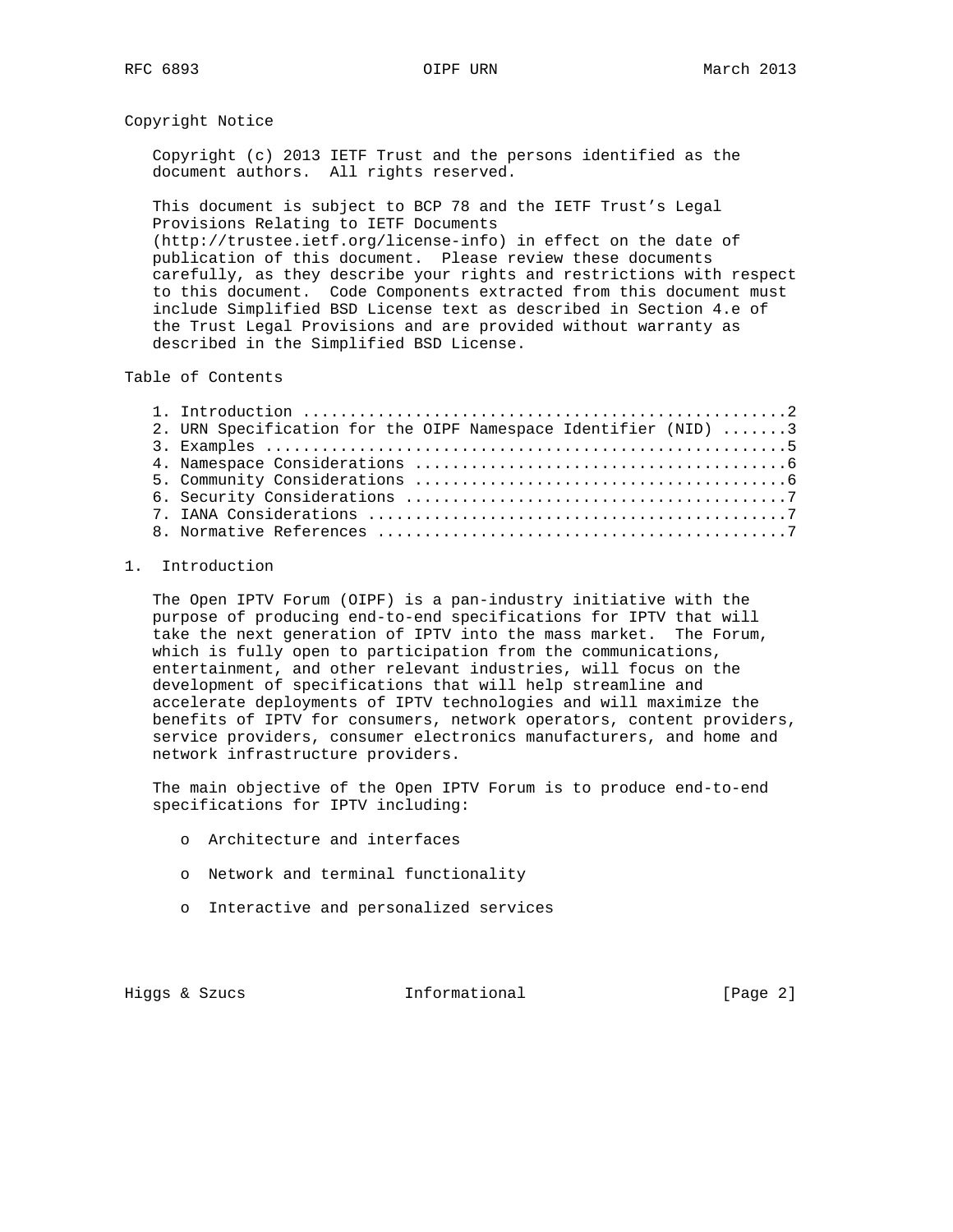- o Technology choices for all major functionalities
- o A common UNI (User-Network Interface) for the Open Internet and Managed Networks
- o Certification of equipment, including end user devices and service provider offerings

The end-to-end specifications support:

- o A variety of IPTV and Internet multimedia services
- o Managed networks and the Open Internet
- o Integration with communication services
- o Convergence of IPTV and multimedia services across different access technologies
- o Easy integration of third-party content offerings
- o Authentication and content protection
- o Various devices in the home network

 The OIPF is basing its end-to-end IPTV specifications on relevant standards produced by other bodies and is collaborating with them to encourage convergence where appropriate and address any shortcomings or gaps.

 In the creation of the end-to-end IPTV specification, some new resources need to be defined.

 The OIPF would like to assign unique, permanent, location-independent names based on URNs for some resources it produces or manages. These URNs will be constructed according to the URN syntax defined in [RFC2141].

 This namespace specification is for a formal namespace to be registered according to the procedures set forth in [RFC3406].

2. URN Specification for the OIPF Namespace Identifier (NID)

 This section provides the information required to register a formal namespace according to the registration procedure defined in [RFC3406]. The URNs conform to the syntax defined in [RFC2141].

Higgs & Szucs **Informational** [Page 3]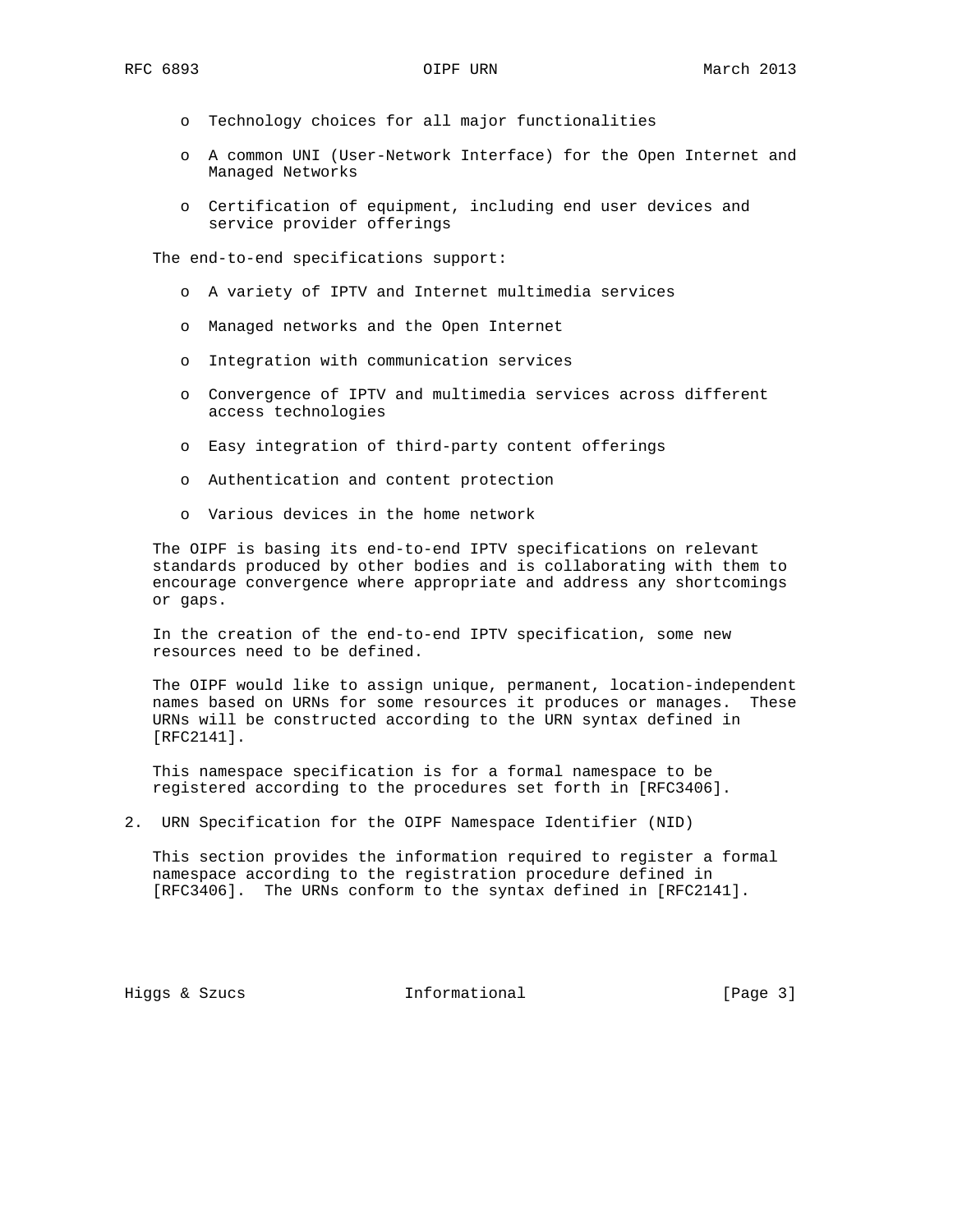Namespace ID: "oipf" Registration Information:

Version: 1

Date: 2012-08-13

Declared registrant of the namespace:

Name: Dr. Nilo Mitra

Title: President

Affiliation: Open IPTV Forum

 Address: Open IPTV Forum e.V. Secretariat 650 Route des Lucioles 06921 Sophia Antipolis Cedex, France

Phone: +33 492 94 43 83

Email: contact@oipf.tv

Declaration of structure:

 URNs assigned by the OIPF will have the following structure based on the organizational structure of the resources specified in the OIPF IPTV Solution specifications:

urn:oipf:<NSS>

 where the syntax of "<NSS>" is specified in Section 2.2 of the URN Syntax requirements ([RFC2141]).

 The individual URNs will be assigned by the OIPF through the process of development of OIPF specifications.

Relevant ancillary documentation:

None.

Identifier uniqueness considerations:

 The OIPF will establish unique identifiers as appropriate and will ensure that an assigned string is never reassigned.

Higgs & Szucs **Informational** [Page 4]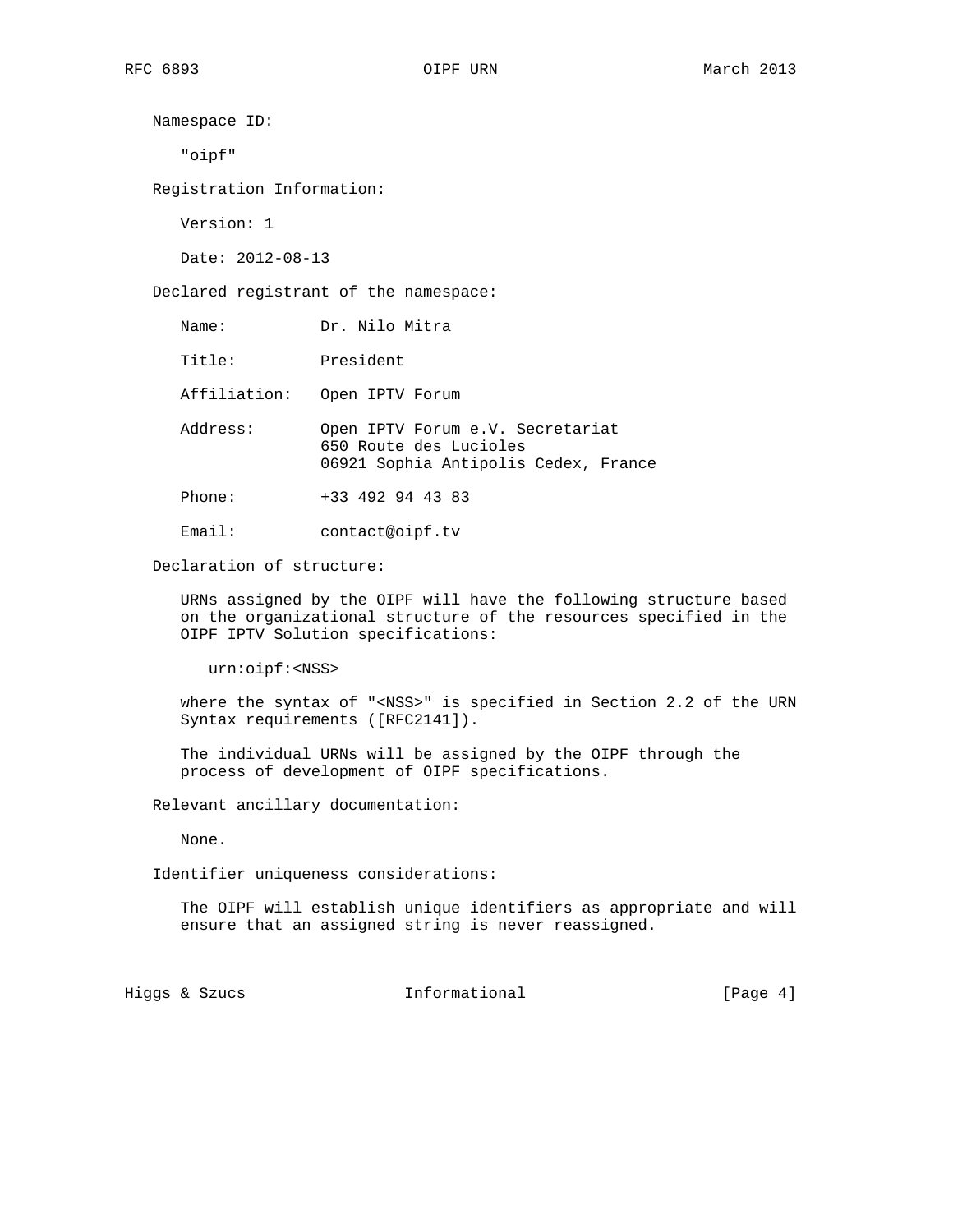Identifier persistence considerations:

 The OIPF is committed to maintaining the accessibility and persistence of all resources that are officially assigned URNs by the organization. The registration tables and information will be published and maintained by the OIPF on its website.

Process of identifier assignment:

 The assignment of identifiers is fully controlled and managed by the OIPF.

Process of identifier resolution:

 Not applicable; the "oipf" namespace is not listed with a Resolution Discovery System.

Rules for Lexical Equivalence:

The "<NSS>" is case-insensitive.

Conformance with URN Syntax:

No special considerations.

Validation mechanism:

 None specified. URN assignment will be managed completely and published by the OIPF.

Scope:

Global

3. Examples

 The following examples of schemas and classification schemes are taken from the current OIPF Release 1 IPTV Solution specification:

urn:oipf:device:ig:1

urn:oipf:config:oitf:oitfCapabilities:2009

urn:oipf:iptv:IPTVProfile:2008

urn:oipf:cs:AVMediaFormatCS:2008

urn:oipf:cs:ApplicationTypeCS:2009

Higgs & Szucs **Informational** [Page 5]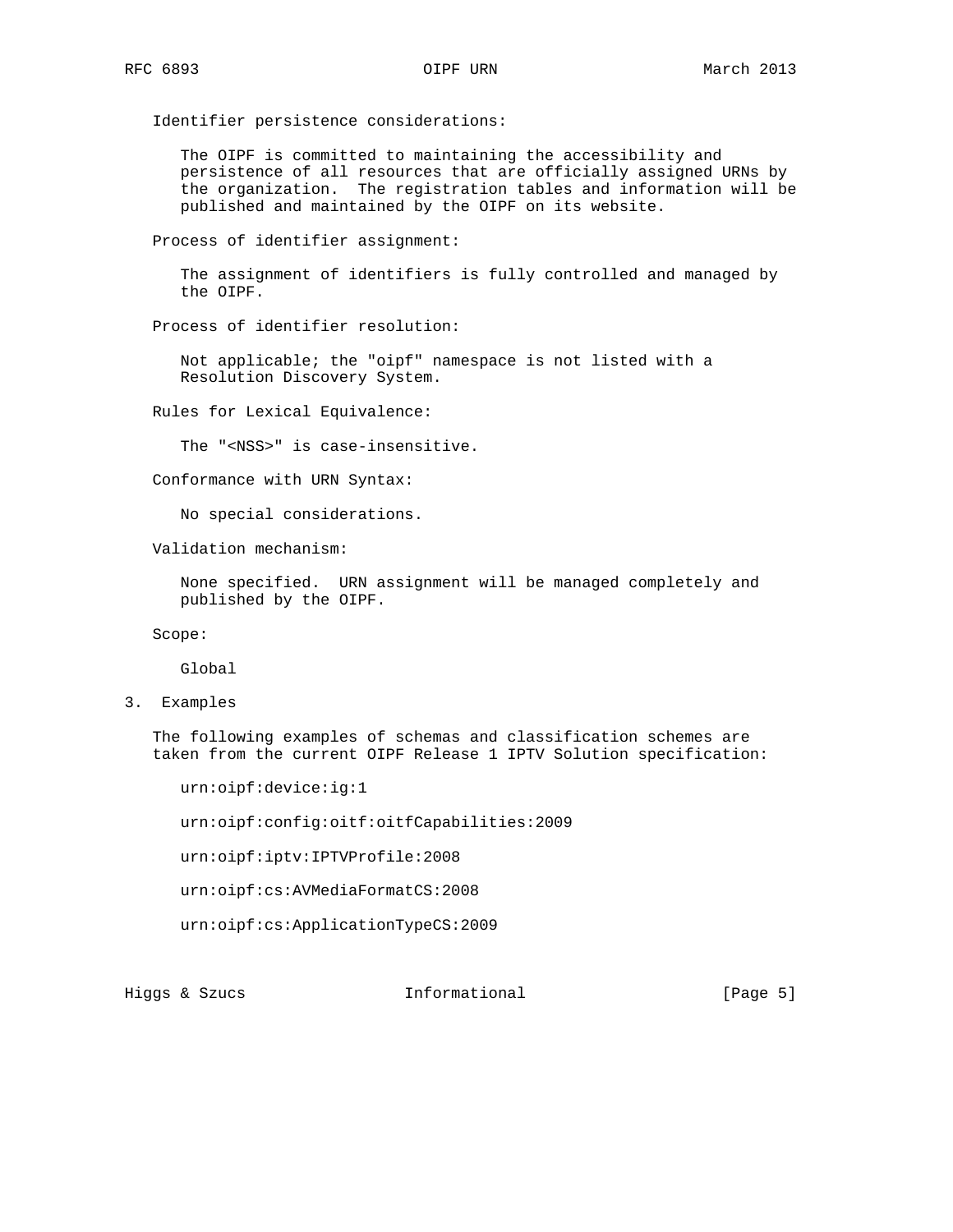# 4. Namespace Considerations

 A unique formal namespace is required by the OIPF in order to specify how the various existing standards can be linked in order to create a true end-to-end ecosystem for standards-based IPTV deployments and to provide the necessary system-wide resources.

URN assignment procedures:

 The individual URNs shall be assigned through the process of development of OIPF specifications by the Open IPTV Forum (OIPF) e.V. The latest information about OIPF-defined specifications can always be found at the owner's website at

<http://www.oipf.tv/specifications>

URN resolution/delegation:

 The resolution and delegation shall be determined through the process of development of specifications by the Open IPTV Forum.

 Since the implementations envisaged cover a wide range of devices with quite different access methods and capabilities, no single resolution or delegation mechanism can be referenced in this document.

Types of resources to be identified:

 Types of resources to be identified include XML schema definition files, classification schemes, and identification systems defined and published by the OIPF. These resources being identified constitute a metadata system to describe digital multimedia broadcast services or content conveyed as part of such services.

The latest OIPF-defined specifications can always be found at

<http://www.oipf.tv/specifications>

5. Community Considerations

 URNs defined by the OIPF will be used by implementers of IPTV systems, services, products, and applications based on the OIPF IPTV Solution specification. They are an essential component of the open IPTV ecosystem that is being facilitated by the OIPF.

Higgs & Szucs **Informational** [Page 6]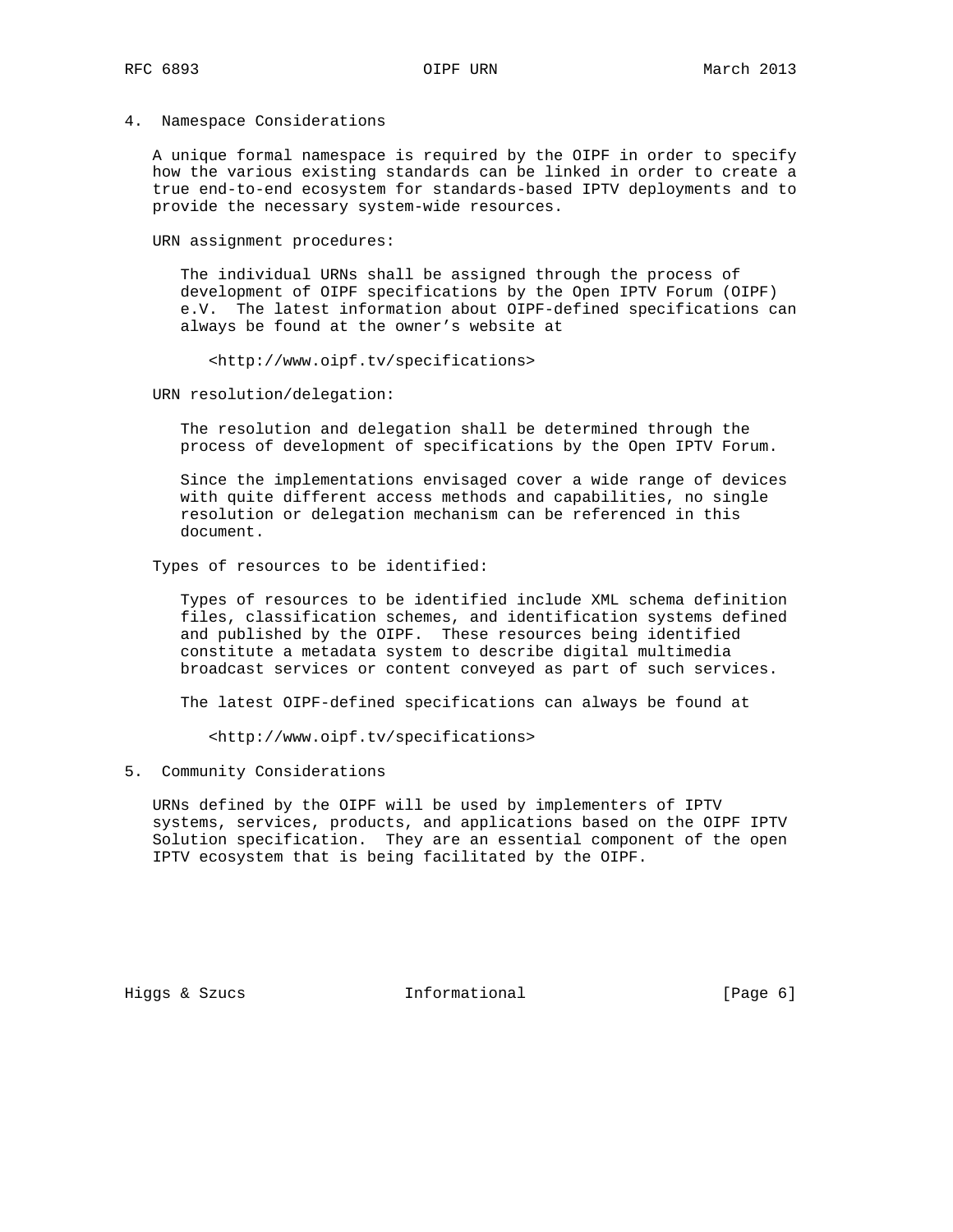# 6. Security Considerations

 There are no additional security considerations other than those normally associated with the use and resolution of URNs in general, which are described in [RFC1737], [RFC2141], and [RFC3406].

 This document registers a namespace for URNs. OIPF may assign special meaning to certain characters of the Namespace Specific String (NSS) in its specifications. Any security considerations resulting from such an assignment is outside the scope of this document.

7. IANA Considerations

 This document defines a URN NID registration of "oipf". IANA has included it in the "Uniform Resource Names (URN) Namespaces" registry with a value of 47.

- 8. Normative References
	- [RFC1737] Sollins, K. and L. Masinter, "Functional Requirements for Uniform Resource Names", RFC 1737, December 1994.
	- [RFC2141] Moats, R., "URN Syntax", RFC 2141, May 1997.
	- [RFC3406] Daigle, L., van Gulik, D., Iannella, R., and P. Faltstrom, "Uniform Resource Names (URN) Namespace Definition Mechanisms", BCP 66, RFC 3406, October 2002.

Higgs & Szucs **Informational** [Page 7]